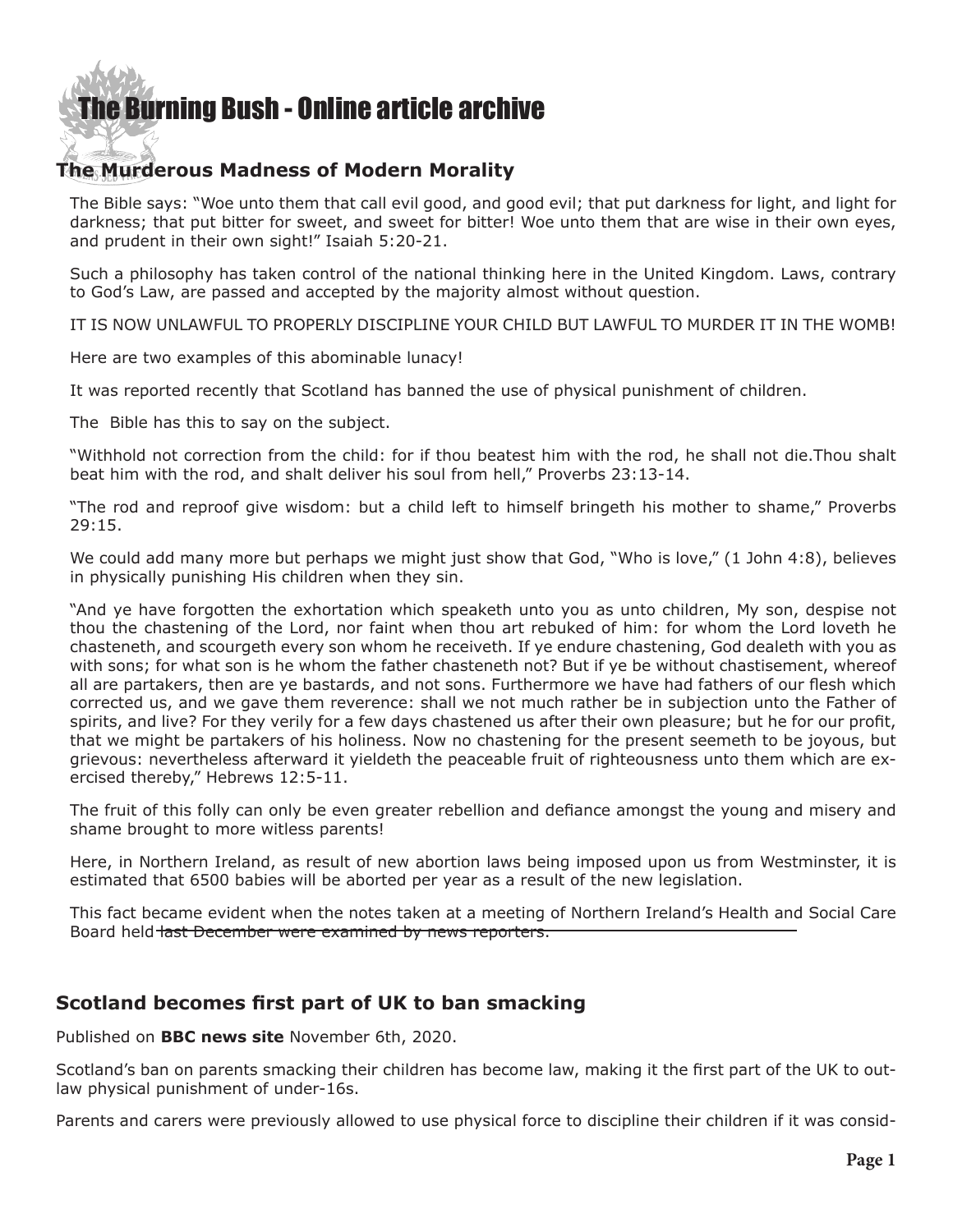## **e Burning Bush - Online article archive**

ered "reasonable chastisement".



**Backers of the bill rallied outside Holyrood on the morning of the vote**

The new law means that the so-called "justifiable assault" defence is no longer available.

It seeks to give children the same protection from assault as adults.

Sweden was the first country in the world to ban smacking in the home when it outlawed corporal punishment in 1979. Scotland has now become the 58th to do so.

In January, Wales was the second part of the UK to pass a law banning people from smacking their children. It will begin in 2022.

There are not currently any plans for England or Northern Ireland to follow suit.

Children's charity the NSPCC said Scotland's ban was a "common sense" move.

The charity's Joanna Barrett said: "This law sets out in clear terms that physical punishment should no longer be part of childhood in Scotland and it marks a momentous step in making it a country where children's rights are truly recognised, respected and fulfilled."

'Violence is never acceptable'

The smacking ban bill was introduced to the Scottish Parliament by Scottish Greens MSP John Finnie, a former police officer, who won the support of the SNP, Labour and Lib Dems as well as his own party and many children's charities.

Mr Finnie said smacking teaches children that "might is right", and that the ban would "send a strong message that violence is never acceptable in any setting".

Children's Minister Maree Todd said: "This outdated defence has no place in a modern Scotland. It can never be reasonable to strike a child."

Opponents argued the changes were "unnecessary" as existing laws already protected children from abuse at the hands of adults.

They said the changes would do nothing to help vulnerable children who were the victims of serious physical abuse, but could cause traumatic interventions in "good" families, who use discipline such as a smack on the bottom.

#### **Health officials discuss possible 6,500 abortions per year in Northern Ireland**

Northern Ireland's health authorities have discussed the idea that abortions in the Province could reach 6,500 per year, now that the law has been relaxed.

By **[Adam Kula]((https://www.newsletter.co.uk/news/politics/health-officials-discuss-possible-6500-abortions-year-northern-ireland-3029084)**, Monday, 9th November 2020, 7:00 am

The figure is found in the notes of a meeting involving officials from Northern Ireland's Health and Social Care Board held last December.

It would be equivalent to roughly three months' worth of births in Northern Ireland – although the Department of Health has stressed this is just an "extreme" scenario.